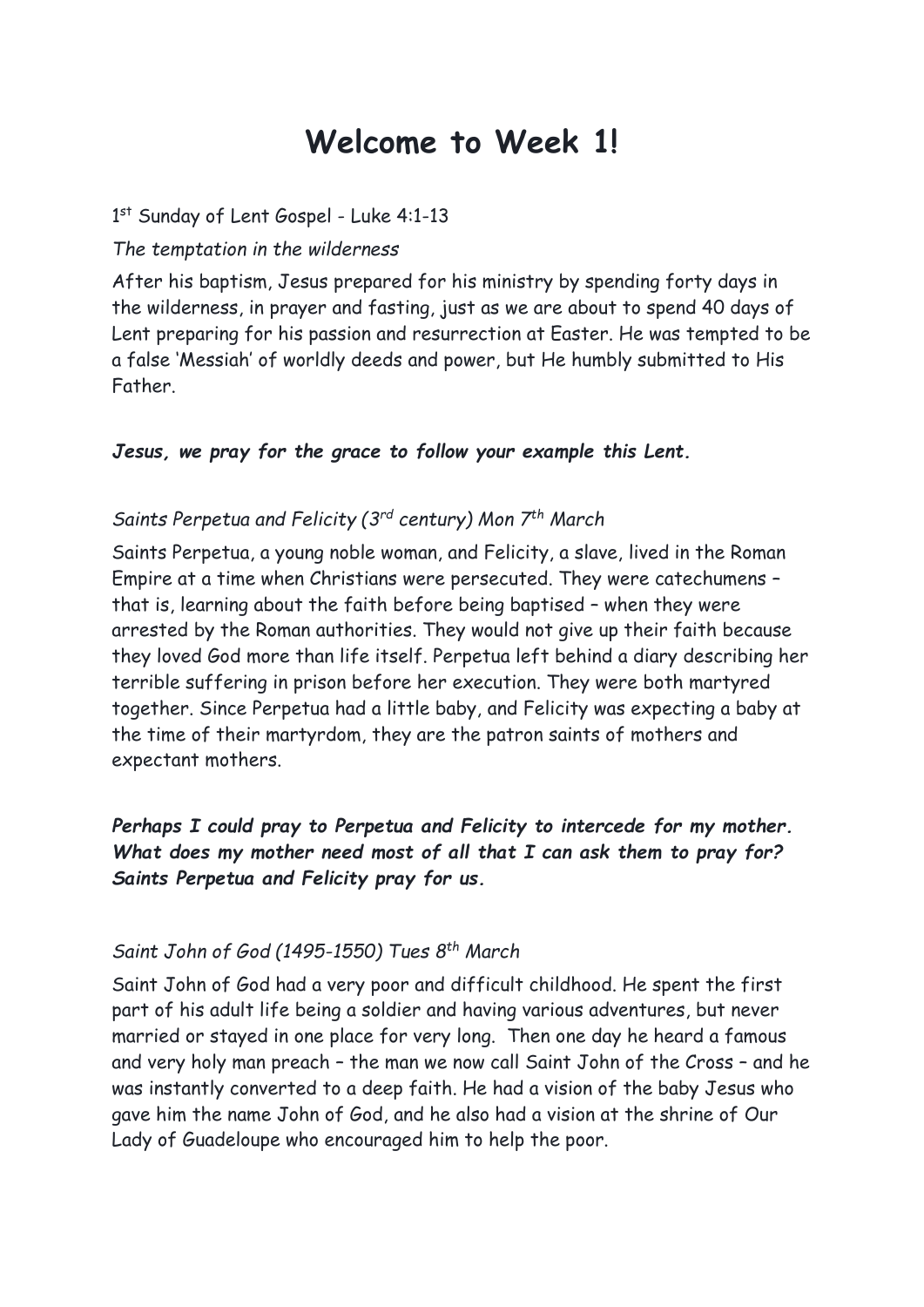He was very generous and was always giving away his cloak to poor people – so much so that one day a bishop gave him a religious habit, and this was the start of what became the world-wide religious order the Brothers Hospitallers of Saint John of God, which is still working to help the needy to this day. Not surprisingly, Saint John of God is patron saint of hospitals and the sick.

### *Do I know anybody who is sick? Can I help them? Perhaps I could pray to St. John of God for them. Saint John of God pray for us.*

#### Activities

❖ Make a decision to pray, give up something, and give alms this Lent in some way; we remember that what we decide should bring us closer to God. We have the same Holy Spirit in us as Jesus had in the desert, to help us in our weakness!

#### Prayer

❖ You are invited to Led Adoration for Families on Saturday March 12th at 3pm in St Peter's Church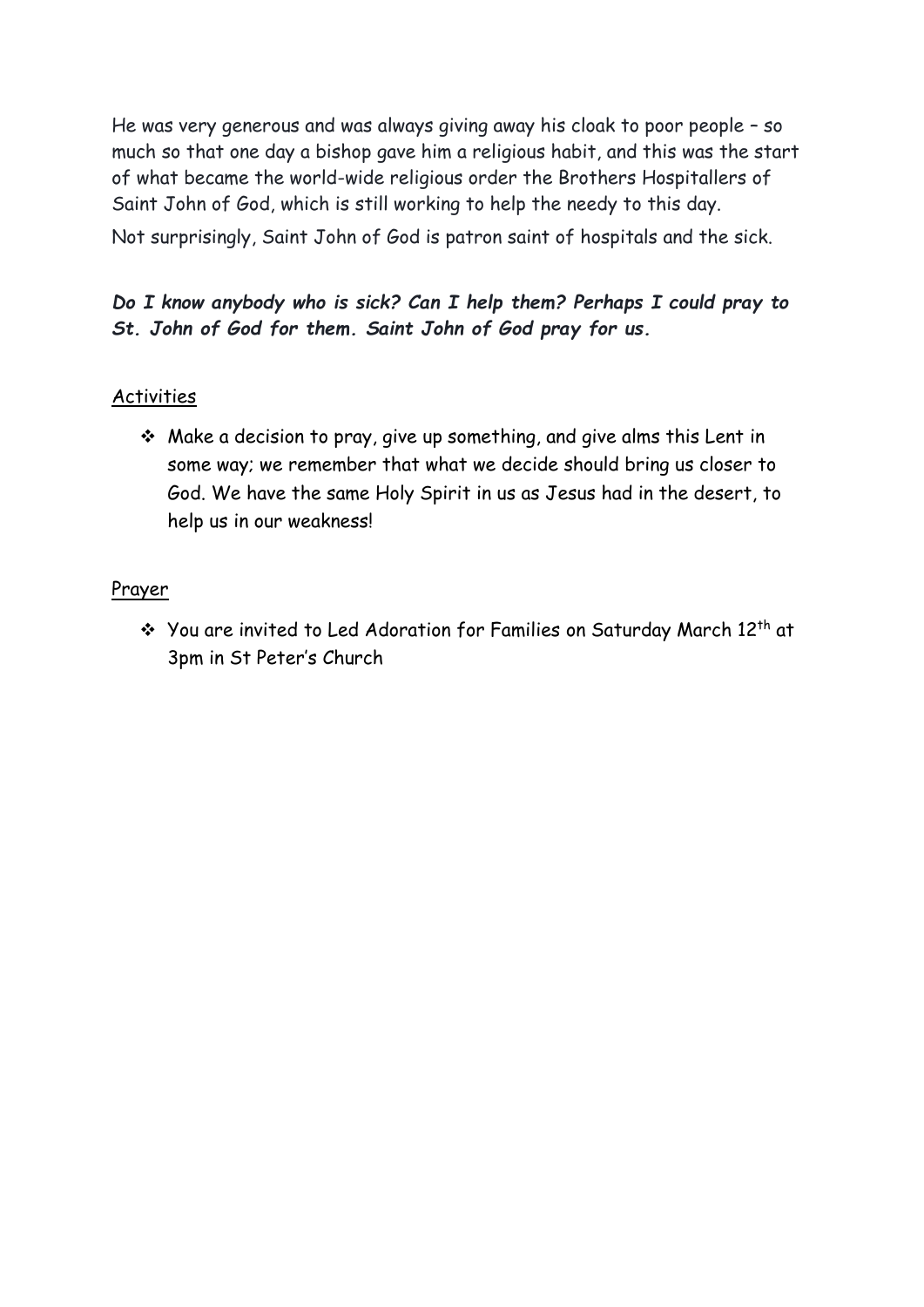

Visit us online at www.HolyHeroes.com/MaasPrep where you will find fun, free and faithful children's activities and more! Sign up with your email address to receive a reminder when new content is added.

82022 Holy Heroes LLC. All rights reserved.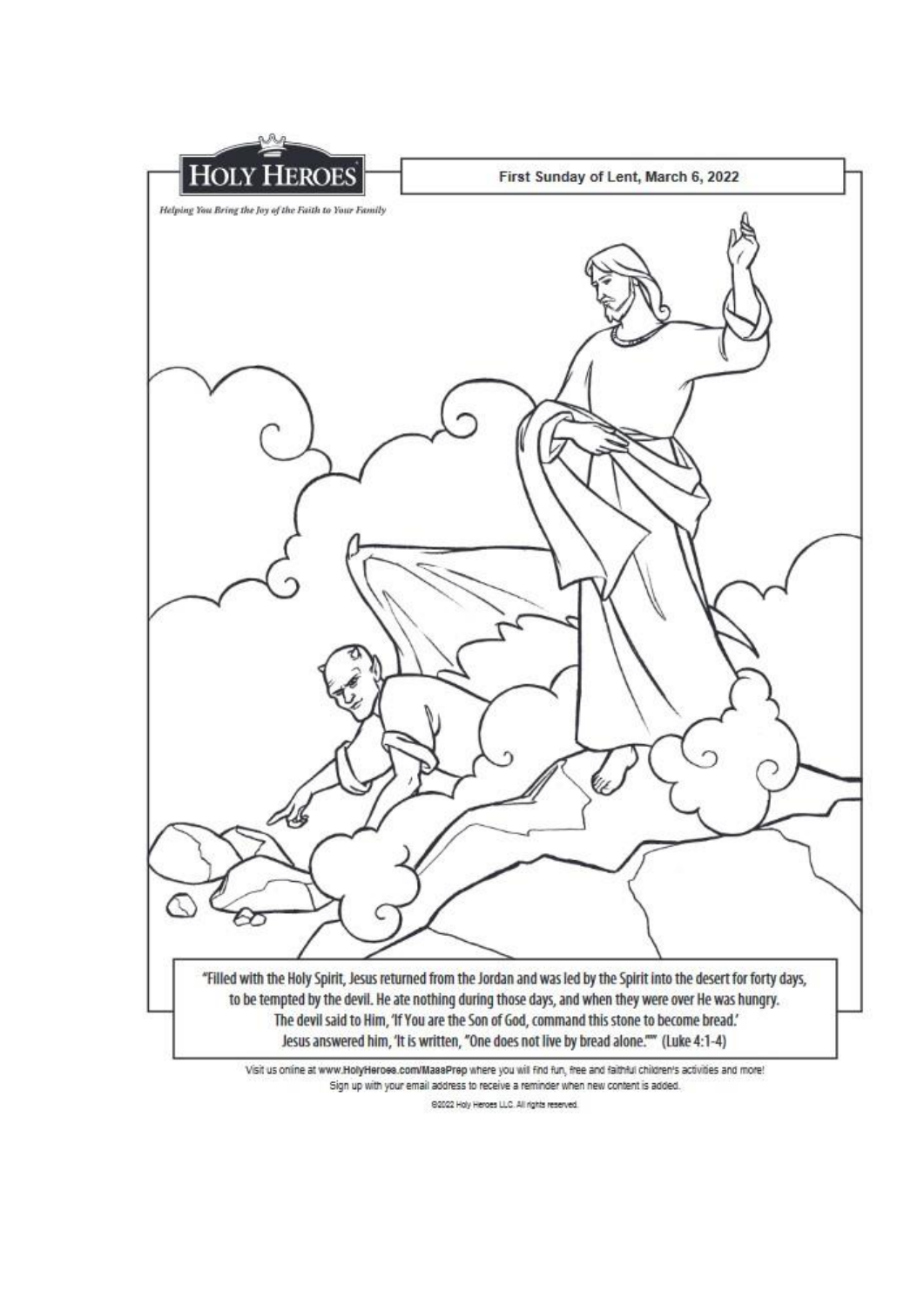# The Temptation of Christ

When the devil had finished all this tempting, he left him until an opportune time. Luke 4:13 (NIV)

Based on Luke 4:1-13



| <b>DESERT</b><br><b>TEMPTED</b> | <b>ANGELS</b><br><b>DEVIL</b> |         |     |         | <b>WORSHIP</b><br><b>JORDAN</b> |         |       |     |              | <b>HUNGRY</b><br><b>AUTHORITY</b> |              |         |     | <b>KINGDOMS</b><br><b>BREAD</b> |
|---------------------------------|-------------------------------|---------|-----|---------|---------------------------------|---------|-------|-----|--------------|-----------------------------------|--------------|---------|-----|---------------------------------|
| W                               | O                             | S       | G S |         | R                               | Y       | N     | P   | W            | Α                                 | Y            | S       | К   | M                               |
| А                               | X                             | Τ       | н   | S       |                                 | L Q     | Z O   |     | $\mathbf{J}$ | P                                 | R            | M       | O   | P                               |
| S                               | U                             | U       | R   | O       |                                 | M W O   |       | R   | L            | D                                 | G            | $\circ$ | U   | W                               |
| S                               | U                             |         | Н   |         |                                 | A S M   | G     | N   | D            | Ε                                 | N            | D       | Н   | M                               |
| Κ                               | J                             | V       | н   | L       | D                               | E       | V     | I   |              |                                   | U            | G       | J   | Q                               |
|                                 | S W                           | Ε       | Ε   | $\circ$ | J                               | $\circ$ | N     | E   | Q            | P                                 | н            | N       | G   | <sup>V</sup>                    |
| D                               | D                             | G       | R   | L       | R                               |         | OZSA  |     |              | M                                 | I            | Ι       | Y   | Ζ                               |
| C                               | N                             | В       | I   | U       | S                               | I       | R.    |     | O S          | E                                 | I            | K       | F   | N                               |
| Α                               | O                             | D       | R   | Е       | S                               | P       | т     | D.  | M            | т                                 | L            | Y       | Y   | F                               |
| P                               |                               | M       | Ε   | Ε       | D                               | A       | I     | Y   | A            | D                                 | A            | Q       | Y   | P                               |
| J.                              | S                             | Ι       |     | M S     | $\mathsf{A}$                    | U       | M.    | R E |              | N                                 | $\mathsf{A}$ |         | N W | E                               |
| Y                               | Ζ                             | O       | V   | A       | Ε                               | D       | I     | Ε   | I            | F                                 | Y            | Y       | N   | P                               |
| L                               | O                             | U       | W   | Ε       | N                               | R       | В     | F   | M            | т                                 | W            | O       | S   | A                               |
| Ι                               | G                             | S       |     | L W     | X                               | D       | Τ     | Ε   | M            | P                                 | т            | Ε       | D   |                                 |
| U                               | F                             | $\circ$ | R   | $\top$  | Y                               |         | AWORS |     |              |                                   | H            | 1       | P   | N                               |

| <b>ILMPIED</b> | <b>DEVIL</b>     | JORDAN         | AUTHORITY    | <b>BREAD</b> |  |
|----------------|------------------|----------------|--------------|--------------|--|
| <b>SPIRIT</b>  | <b>JERUSALEM</b> | <b>COMMAND</b> | <b>FORTY</b> | <b>STONE</b> |  |
| LIVE           | <b>DAYS</b>      | WORLD          | TEMPLE       | <b>HOLY</b>  |  |
|                |                  |                |              |              |  |

Copyright © Sermons 4 Kids, Inc. . All Rights Reserved . www.sermons4kids.com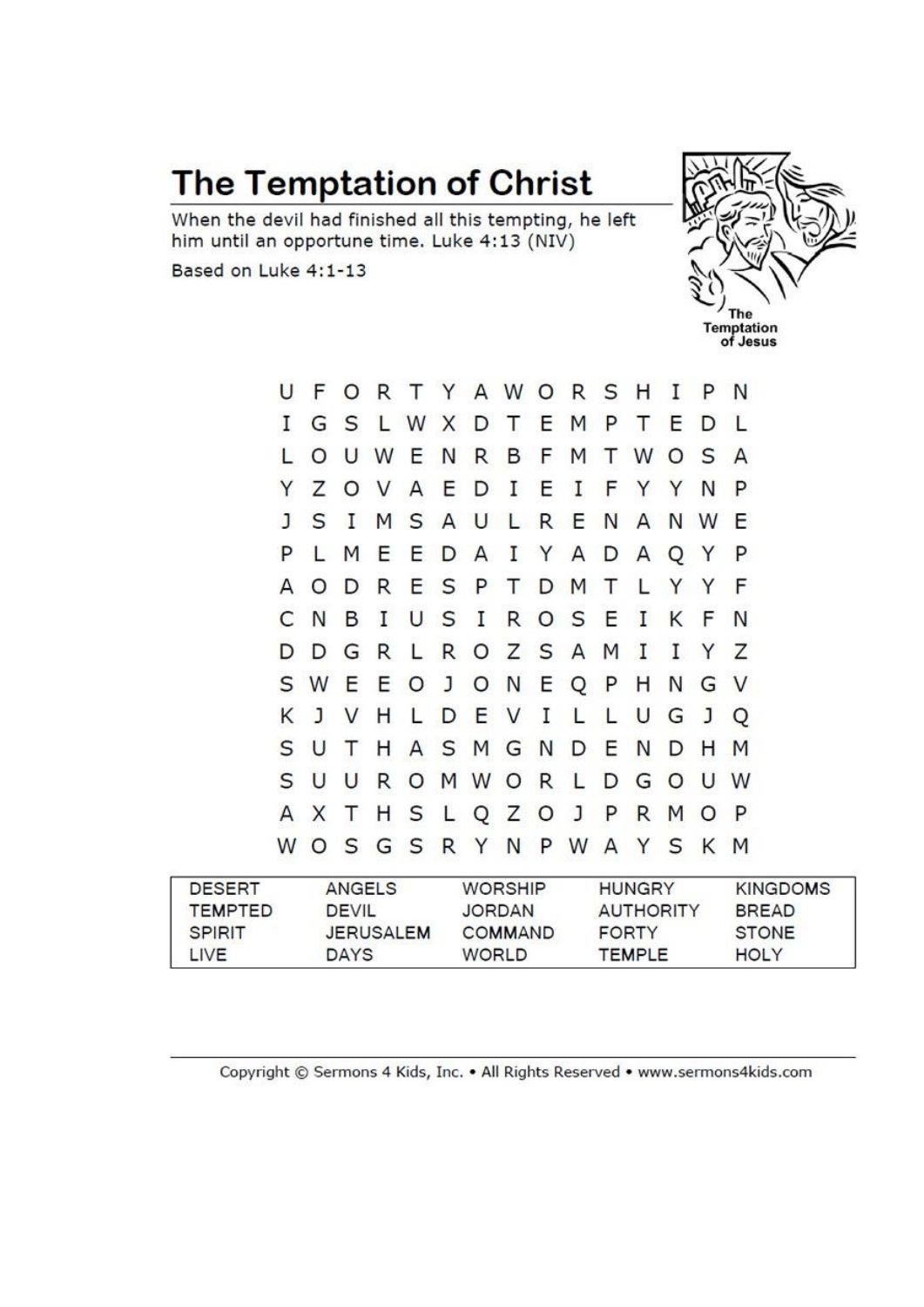